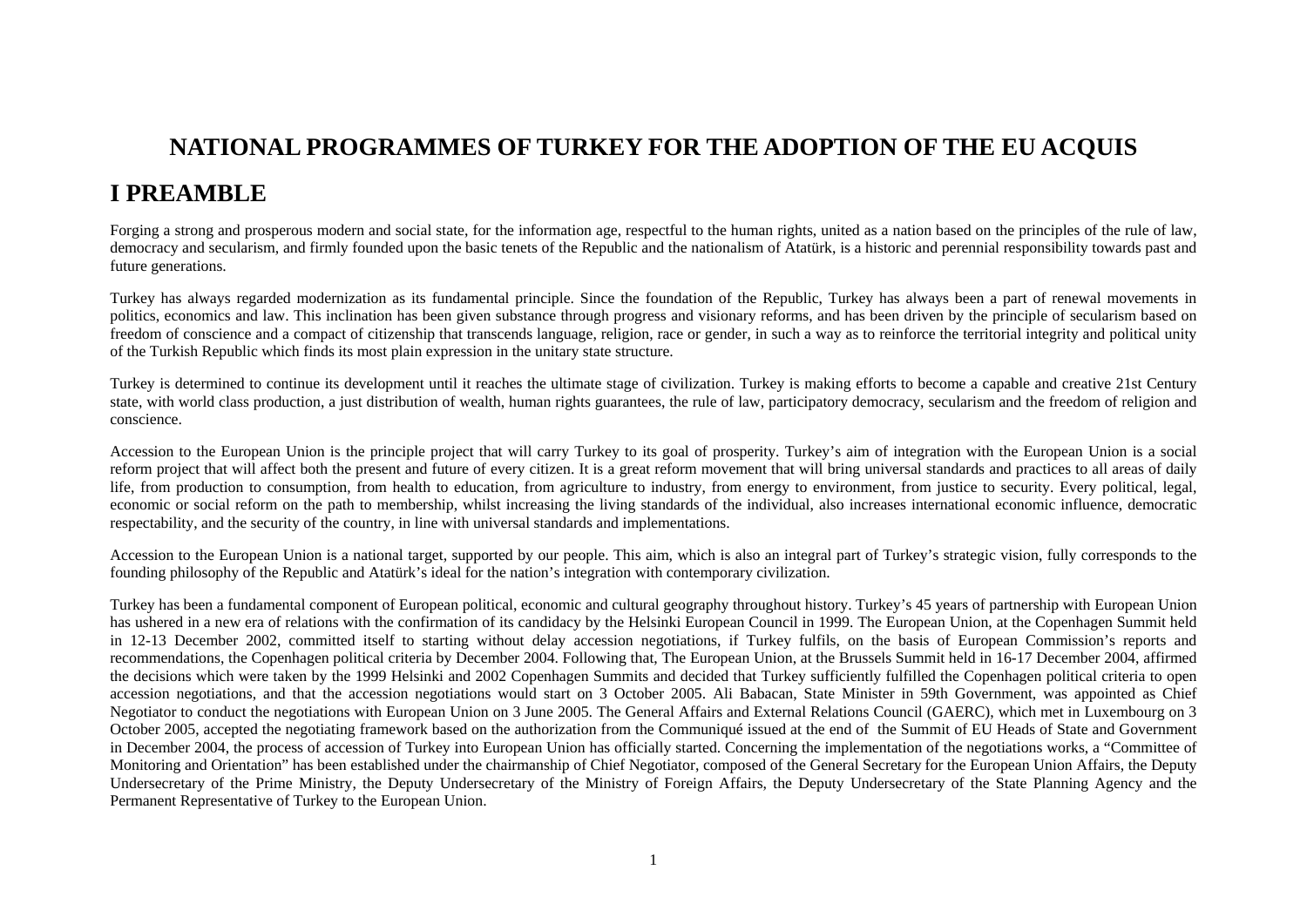The accession process consists of holding explanatory and bilateral screening meetings on the harmonization of the Turkish legislation to the acquis communautaire in 33 chapters and of negotiating these chapters. The chapter of Science and Research, which is the first chapter screened, opened into negotiation and closed in the same day in the Intergovernmental Conference, held in Luxembourg on 12 June 2006. Utmost importance is given to include all relevant sections of the society into the accession process which continues in close cooperation with the European Union and this process is carried out through increasing coordination and cooperation between the relevant institutions. With regard to harmonization to the acquis communautaire, all relevant units of bureaucracy directly take place in the accession process within the sphere of their competence and have a voice in determining the steps and targets. The contribution of civil society into the accession process is of vital importance. In this context, NGOs are informed about the conclusions of the screening meetings. In addition, the views of NGOs concerning the chapters which will be opened into negotiations are taken into consideration during the preparations of negotiating position papers of our country.

Turkey is going through a dynamic process of legal, political and economic reforms on the road to the European Union membership. The purpose of this process is to guarantee the functioning of the democratic system with all its rules and institutions. Participatory democracy, rule of law, human rights and fundamental freedoms are not only universal values, but are also the most reliable bases for political and economic stability and development. Turkey, by adopting the Copenhagen criteria, has proven through the reforms and alignment work made to date that she has the will to achieve a more liberal, more participatory and modern democracy.

On the other hand, Turkey has a stable functioning market economy, which is reinforced by the economic programme under implementation. The Customs Union has demonstrated Turkey's capacity to cope with the competitive pressures and market forces within the European Union. In the context of our Customs Union obligations, the fact that Free Trade Agreements that cannot be signed due to the fact that Turkey does not have equal or similar conditions with EU cause serious problems in Turkish economy and trade . This issue has been brought to agenda at the Ministerial level and additionally has been highlighted to EU Commission several times. Various precaution mechanisms need to be evaluated and an outcome for the solution of the problem need to be achieved through implementing the relevant provisions mainly Article 16 and Article 58 of Decision No 1/95 of the EC-Turkey Association Council laying down the rules on the functioning of the customs union between parties in order to overcome the said problems.

Becoming a negotiating country with the European Union and approaching the target of full membership is strengthening the position of our country in the context of politics, strategy and security. Turkey is determined to complete the accession process successfully.

A Turkey that has completed its grand social project and is a focus of democratic power in the 21st Century offers a priceless opportunity for the establishment of regional and international peace and stability, as well as a singular source of inspiration for those who, in our turbulent region and beyond, seek progress. The achievement of Turkey's project of integration with the European Union is a historical turning point in respect of carrying out the goal of Alliance of Civilizations, proving the universality of European Union's values and securing the international peace and stability.

Turkey's foreign policy is based on Atatürk's principle of "Peace at home, peace in the world". In this framework in accordance with Turkey's efforts to develop its relations with its neighbours and adjacent regions on the basis of its peace loving foreign policy objectives. Turkey will continue to undertake initiatives and efforts for the development of the cooperation with Greece in various areas such as economy/trade, transportation, energy and for the settlement of bilateral problems with Greece through dialogue. Turkey's interlocutors should also be in the same constructive understanding.